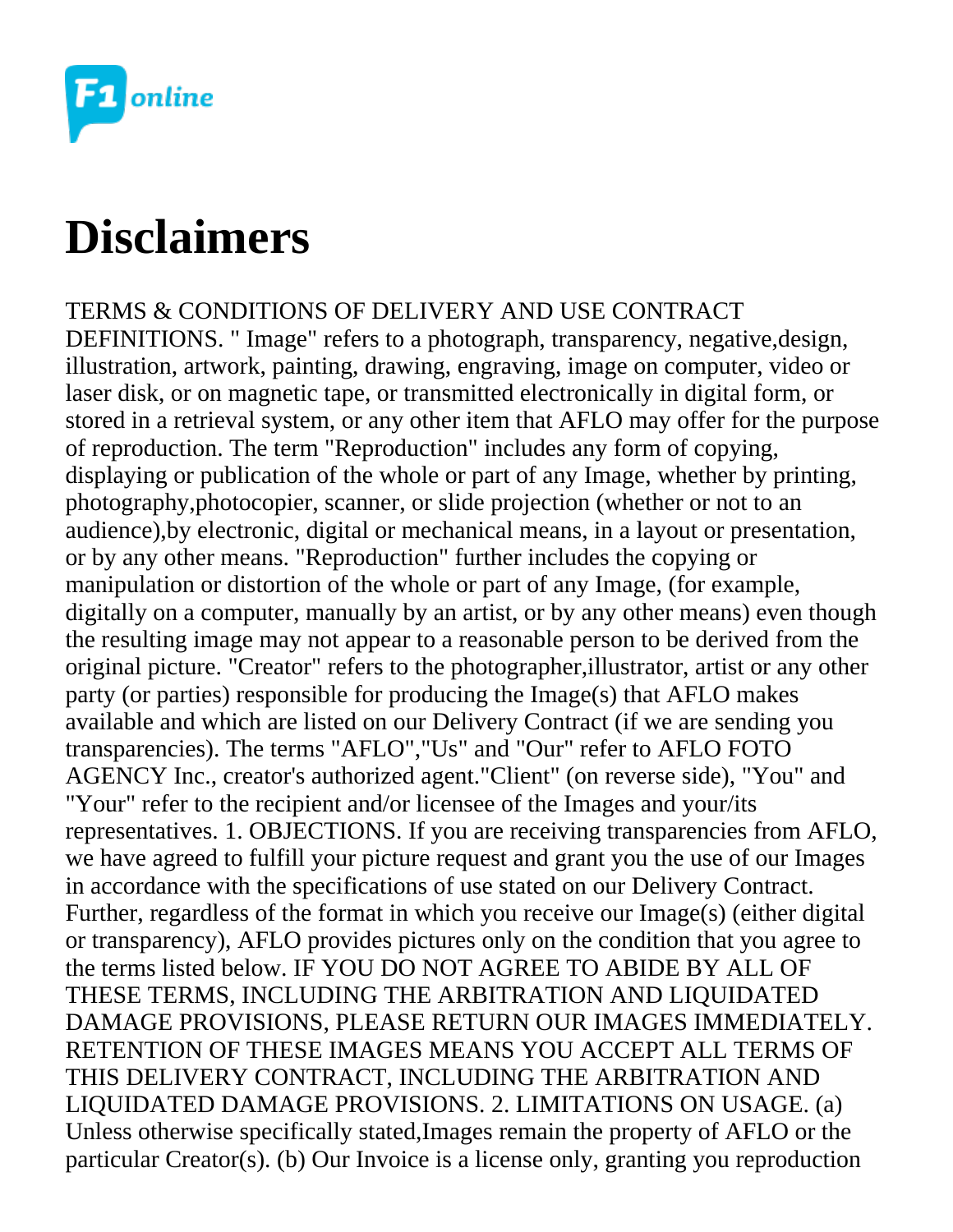rights to the Images for the use specified on the Invoice and for no other purpose other than the production of comps (see Clause 3 below), unless such Images are purchased outright. Unless otherwise stated on this Invoice, such use is granted for a period of one year from Invoice date, and license is for English language use in North America only. (c) You do not acquire any right, title or interest in or to any Image, including, without limitation, any electronic or promotional rights, and you will not make, authorize or permit any use of the particular Images, plates, digital files or other reproductions made from them except as specified on our Delivery Contract and/or Invoice. (d) Reproduction rights are strictly limited to the use, medium, period of time and territory specified on this License. You agree to advise us in writing of any additional or extended use of the pictures prior to such use.If you fail to advise us PRIOR to use, you agree that the fair liquidated damage for the additional use of our pictures is ten (10) times the applicable reproduction fee. 3. COMP USAGE PERMITTED AFLO grants you a personal, nontransferable,non-exclusive right to copy any of the Images we have delivered to you onto your computer hard drive and to use the Images and any derivative works or copies on one computer and with one user at a time only in North America for the purpose of copying, modifying and incorporating them into materials for comprehensive layouts ("Comps"). The resulting Comps may only be used as inhouse presentations, storyboards, or rough draft designs for yourself or your clients. 4. NO ADDITIONAL REPRODUCTION ALLOWED. All Images from AFLO are copyrighted; YOU AGREE NOT TO USE, COPY, SCAN, PUBLICLY DISPLAY OR REPRODUCE THEM IN ANY MANNER, with the exception of the heretofore mentioned (in Clause 3, above) usage as comps, until payment is made. THE USE OF THESE PHOTOS AS ARTIST'S OR PHOTOGRAPHER'S REFERENCE, AS WELL AS PROJECTION OF THE PHOTOS, IS SPECIFICALLY PROHIBITED. AFLO's catalog Images are available on a rightsprotected basis only and, unless otherwise agreed to by us, are licensed for onetime, non-exclusive use; some Images may have already been used in the past, or may be used in the future, by other customers. The usage history in North America of each Image is available upon request.Your Invoice serves as your Copyright License; it will define the rights granted to you, and comes with the specifications, terms and conditions of use. Only after payment of such Invoice has been received by us may you then use our Images in accordance with its Terms. You agree not to transfer our images to any third party except for the purpose of reproduction authorized by our Invoice/Copyright license. 5. SPECIFICALLY PROHIBITED USAGE. (a) Create any derivative use of an Image unless indicated on the Invoice; (b) Use an Image in a manner that is defamatory, pornographic or obscene, whether directly or in context or juxtaposition with specific subject matter. (c) Use an Image in any way that violates a depicted person's right of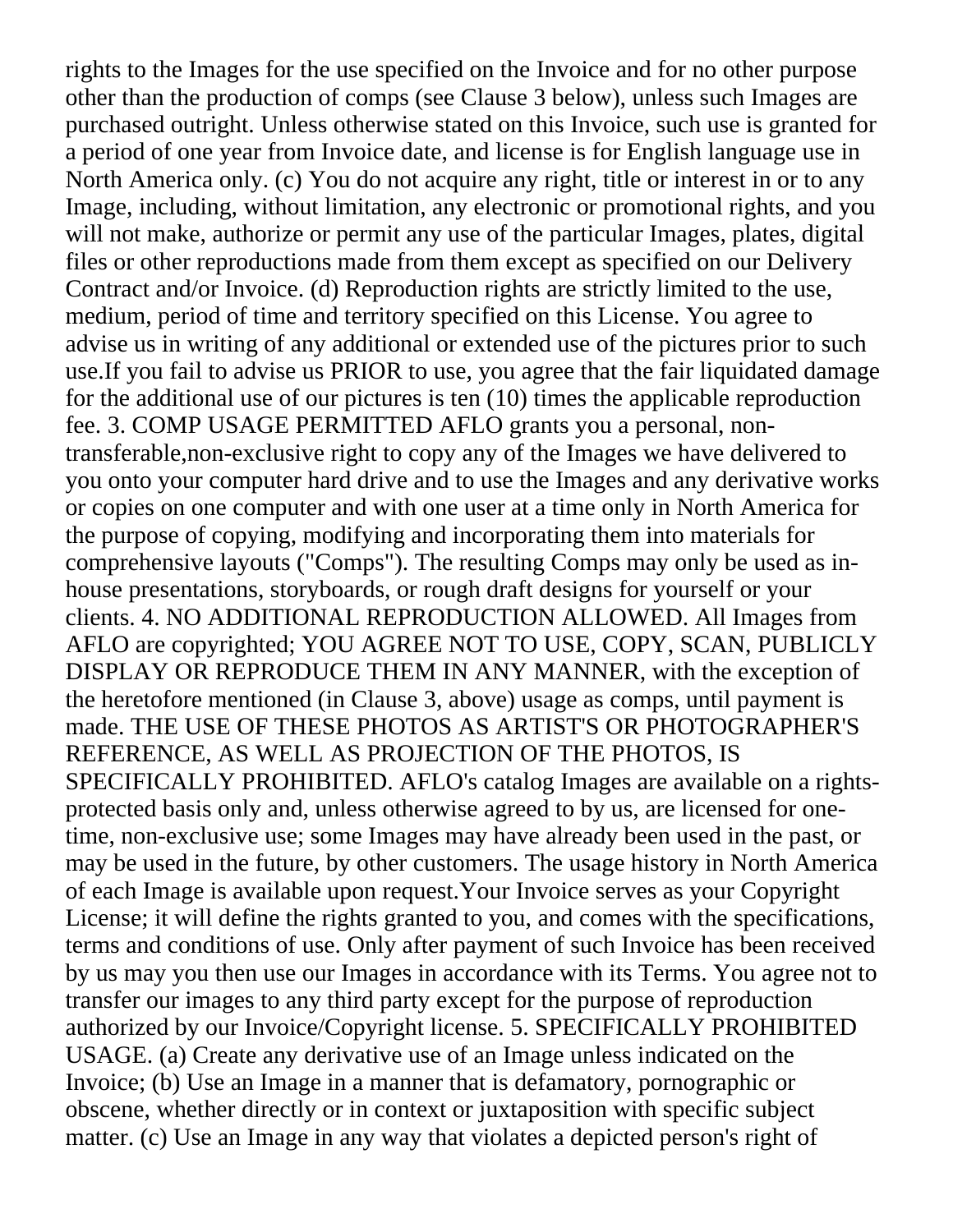privacy or publicity; (d) ARCHIVE, REPUBLISH or TRANSMIT an Image on any DATABASE without AFLO's prior written consent; (e) Copy or publish any of the Images to a network or bulletin board, or otherwise distribute or allow any of the Images to be distributed to, or used by, anyone other than the authorized users without prior written consent from AFLO; (f) Sublicense, re-license, rent or lease any of the Images; (g) Use any of the Images to promote a business that sells or licenses photographic images, or otherwise competes with AFLO in any manner; (h) Ship, transfer or export any of the Images into any country or use any of the Images in any manner prohibited by any export laws,restrictions or regulations. 6. UNAUTHORIZED USAGE. Any unauthorized use of the copyrighted Images we have provided to you is a violation of the U.S. Federal Copyright Act of1976 as well as various international agreements prohibiting unauthorized use of copyrighted materials. Since it is difficult to determine damages resulting from unauthorized usage, in the event you utilize an Image other than for the usage indicated on our Invoice/Copyright License, or utilize an Image without our permission and an Invoice/Copyright License to do so, we agree to forego our right to sue you for copyright infringement and you agree to pay us within ten (10) days of our billing, as liquidated damages,a sum equal to ten (10) times the normal price we would have charged had such use been authorized by us. If you fail to make such payment within ten(10) days, this liquidated damage provision shall be void and we shall have the right to sue you for copyright infringement and/or breach of contract,in which case we will seek all damages and remedies available, including attorney's fees and all associated costs. 7. RELEASES No valid model, property or other releases exist for any Image unless the existence of such release is specified in writing by AFLO.You agree to indemnify and hold the Creator of each Image, as well as AFLO,harmless against all claims arising out of the use of any Images where the existence of release(s), rights, consents or permissions have not been specified in writing by us. Notes and abbreviations on Image mounts or labels are not intended as indicators of the existence of model or other releases. In any event, the limit of liability of AFLO shall be the sum paid to us per our Invoice for the use of the particular Image involved. AFLO gives no rights or warranties with respect to the use of names, trademark,logotypes, registered or copyrighted designs or works of art contained in any Image, and you must satisfy yourself that all necessary rights, consents or permission as may be required for reproduction are secured. Top ? 8. CREDIT LINE. (a) If non-editorial: If non-editorial: you agree to provide copyright protection by placing proper copyright notice on any use. Proper use may be either "Copyright c20\_\_\_ Client Name" (which protects the whole and all of its component parts), or "Copyright c20\_\_\_ AFLO FOTO AGENCY" adjacent to or within the Images (which protects the Images themselves). (b) If editorial: If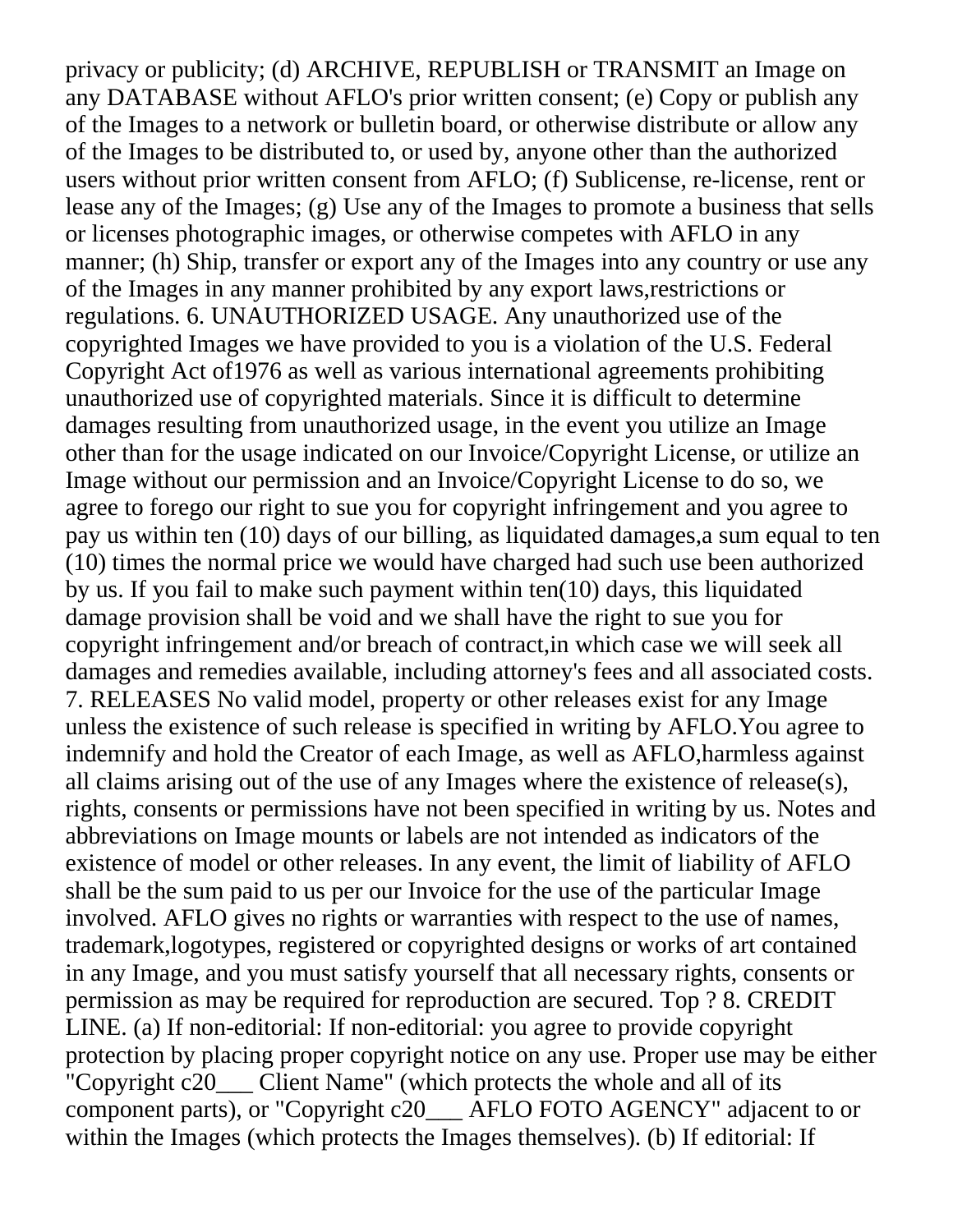editorial: Credit line in the form "Copyright c2\_ 0\_\_AFLO FOTO AGENCY" in type no smaller than that of related text must appear adjacent to or within the Images; omission of such a credit line in an editorial use shall be subject to an additional reproduction fee equal to 20% of the original amount invoiced to you. (c) Unless otherwise indicated by AFLO or on the mount or frame of a picture the copyright year of a picture is assumed to be the same year as the date of this license. 9. SAMPLES. You agree to provide us with two (2) free copies of each use of Creator's Image(s) appearing in print; such copies shall be supplied to AFLO within fourteen (14) days of printing. 10. THESE PICTURES ARE VERY VALUABLE. Some or all of the Images delivered to you may be duplicate photographic transparencies or prints, and it is costly and time consuming to replace them if they are lost or damaged.Accordingly, we both agree that the reasonable liquidated value of each lost or damaged transparency or print is one hundred fifty dollars (\$150.00).You agree to pay AFLO one hundred fifty dollars (\$150) for each lost or damaged transparency or print without requiring proof of value for each individual Image; AFLO agrees to limit our claim to that amount without regard to the actual value of the Image. This is a material part of this Contract and we agree to release the Images to you only if you expressly agree to abide by this liquidated damage provision. You agree to assume full liability for your employees, agents, assigns, messengers and freelance researchers for any loss, damage or misuse of the Images from the time you receive them until their safe receipt by AFLO. 11. DAMAGE IN SHIPMENT. If you have been provided with transparencies or prints, we have inspected all the Images in this shipment prior to releasing them to you; please look them over carefully. IF ANY TRANSPARENCIES OR PRINTS HAVE BEEN DAMAGED IN SHIPMENT, CONTACT AFLO IMMEDIATELY. WE MUST HAVE NOTIFICATION WITHIN THREE BUSINESS DAYS OF YOUR RECEIPT TO AVOID CHARGING YOU FOR THE DAMAGED IMAGES. 12. RESPONSIBILITY FOR LOSS/DAMAGE. You agree that you are solely responsible for any loss or damage to the Images we deliver to you, from the time you receive them until their safe return and delivery to AFLO. You further agree to indemnify us against any loss or damage to the Images,either while they are in your possession or in transit. This contract is NOT a bailment, and is specifically conditioned upon the Images we deliver to you being returned to AFLO in the same condition as delivered. You agree to assume an insurer's liability for the safe, undamaged and prepaid return of the pictures to AFLO by bonded messenger, air freight, courier service or registered mail (return receipt requested). 13. LOST IMAGES. Any Images in print or transparency form that are not returned to us within ninety (90) days of delivery and for which you have not obtained a written extension approval shall be deemed lost and you agree to pay the fees specified in Clause 10 for them.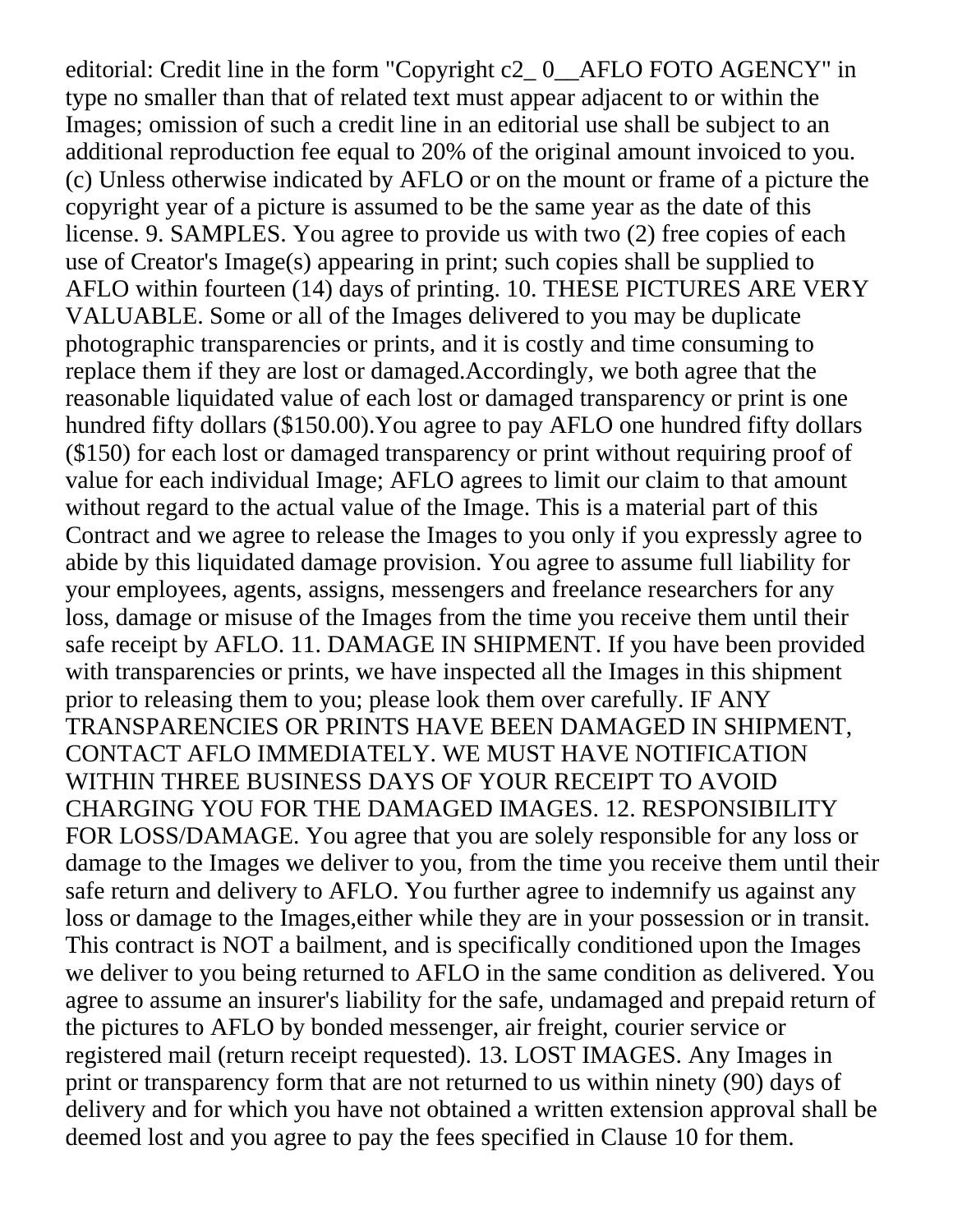Payment for lost Images does not entitle you to any ownership of, or reproduction rights to, the Images and, if subsequently found, they must be returned immediately to AFLO. 14. APPLICABLE FEES. (a) SHIPPING FEES. You agree to pay for courier, express mail or any other delivery method used for the submission and return of our pictures. (b) HOLDING FEES. Pictures leased for reproduction are to be returned by the sooner of thirty (30) days after publication or three (3) months after invoice date, whichever occurs first. You agree to pay us a HOLDING FEE of one dollar (\$1.00) per day per picture after the sooner of these periods until we receive the pictures. 15. PAYMENT POLICY. Payment for the use of AFLO's Image(s) and/or other charges and services described on the front of this contract is to be made the sooner of next thirty (30) days from the Invoice date, or prior to usage, whichever occurs first. Thereafter, you agree to pay an additional one-time past due charge of \$20.00 (twenty dollars), as well as a service charge of one and one half percent (1.5%) per month (18% per annum) on the accrued unpaid balance. Late payments may be reported by AFLO to professional credit agencies, thus affecting your credit worthiness and ability to obtain loans. 16. CANCELLATION. Should you decide not to use the Images described on the front of this contract, you must submit a written request to us to cancel this Invoice within thirty (30) days of the Invoice date. AFLO will honor such requests by cancellation of the Invoice. Cancellation requests are, at AFLO's discretion, subject to a cancellation fee of 30% of the reproduction fee indicated on this Invoice. All normal charges (research fee, shipping fee, etc.) shall be applicable to any picture request for which an Invoice is issued and subsequently canceled by you. After 30 days there will be no cancellation for any reason whatsoever. Top ? 17. TIMELY PAYMENT REQUIRED. Time is of the essence in the performance of your obligations to pay us. You have the right to reproduce an Image only when this Invoice/License is paid in full. Any reproduction before payment of Invoice constitutes an infringement of rights and a breach of this Contract entitling AFLO to rescind this License and rendering you liable for payment of damages. NO RIGHTS OF REPRODUCTION ARE GRANTED UNTIL PAYMENT IS RECEIVED BY AFLO. 18. VIRUSES; NO WARRANTY. Although AFLO takes all reasonable care to prevent such occurrences, you agree that we cannot be held liable for viruses or any other form of damage that may be caused to your computer network, hardware or software by our delivery to you of digital files.Digital files are provided as is." AFLO makes no representation or warranty,either express or implied, including but not limited to any implied warranties of mechanicability, fitness for any purpose, noninfringement,quality of image, or compatibility with any computer hardware or other equipment, operating system or software program. 19. RETENTION OF DIGITAL FILES. Digital files may be retained for sixty(60) days or until the date